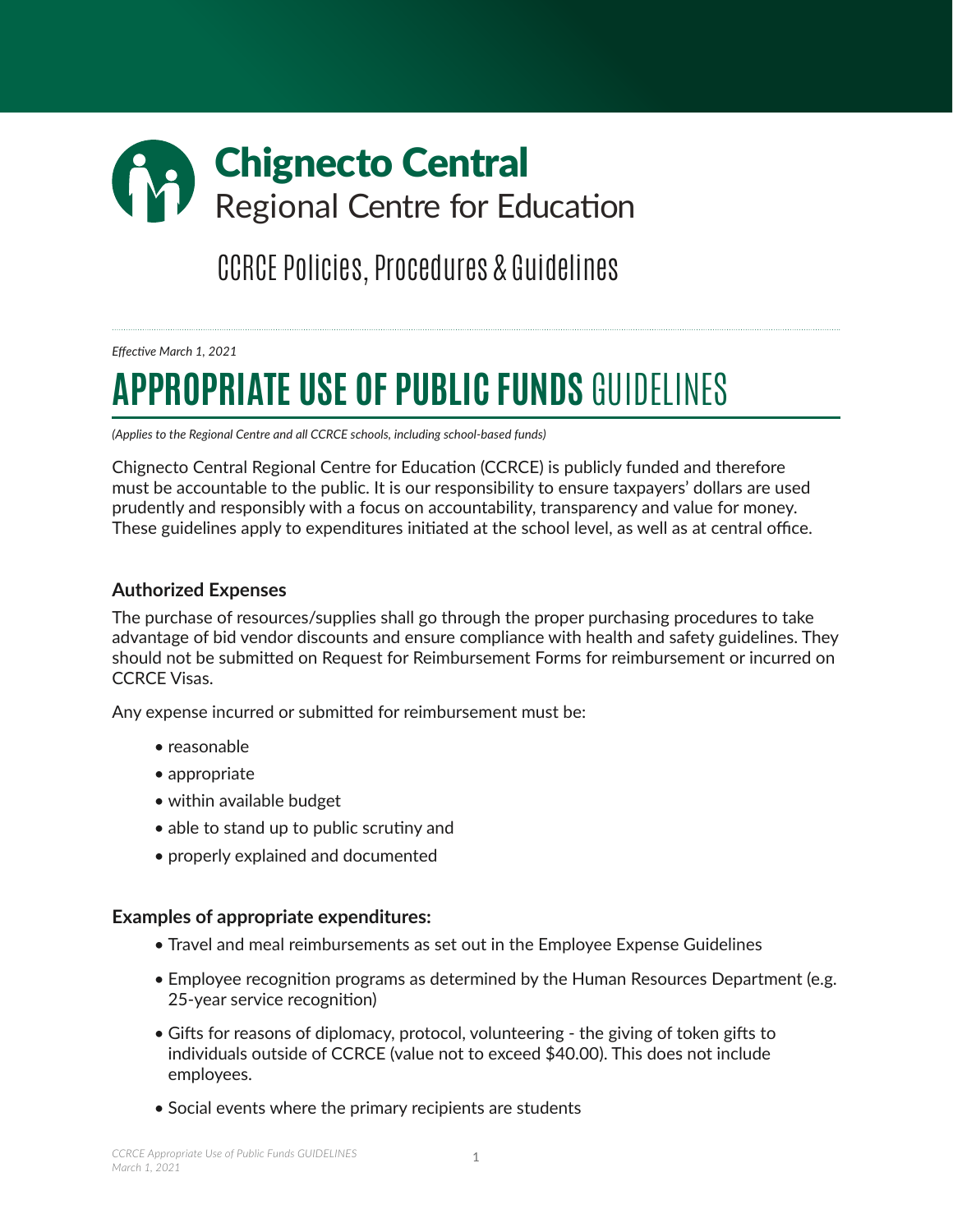- Meeting and related expenses, if required (see below)
- In rare and extraordinary circumstances, the provision of an outside vendors coffee and/or snacks to a staff (e.g., a tragic event). Circumstances should be documented on receipt(s).
- In unusual workload situations where staff are working an excessive amount of overtime, the provision of "take out" brought into the workplace by a Supervisor (must be preapproved by applicable Director and circumstances documented on receipt(s))

### **Examples of inappropriate expenditures:**

- Candy, chocolate, pop or chips for reception, desks or offices
- Gift boxes of chocolate or flowers for staff/schools (e.g. Christmas; Professional Admin Day)
- Gifts for special occasions for employees or immediate family (e.g., baby showers, retirements, weddings, etc.)
- Snacks for meetings or other Departments/Schools
- Christmas decorations for offices or other office decor
- Personal items (i.e. hand soap)
- Items for non-school related fund-raisers
- Donations
- Cakes for staff/employees
- Christmas lunch for staff (Family/ Dept./ School)
- Social events or personal celebrations for employees such as office parties, birthdays, anniversaries, holidays, etc.

This list is not meant to be exhaustive but rather to act as guidance.

Expenses of a personal employee nature, as listed above, may be funded through voluntary contributions from fellow employees, an established employee funded social fund or personal payment(s).

# **Meeting Expenses**

CCRCE recognizes that meeting and related expenses can be necessary and are legitimate expenses for employees to conduct operations and the business of the organization, both within the organization, and with external stakeholders and partners.

Meeting and related expenses should be managed in an accountable, economical, and consistent manner to reflect the prudent stewardship of public funds. Meeting and related expenses must be able to stand up to scrutiny by auditors and members of the public, properly explained and documented; fair and equitable; compliant with other policies; reasonable; and appropriate.

Meeting attendees should be provided sufficient time for lunch. Attendees who are authorized